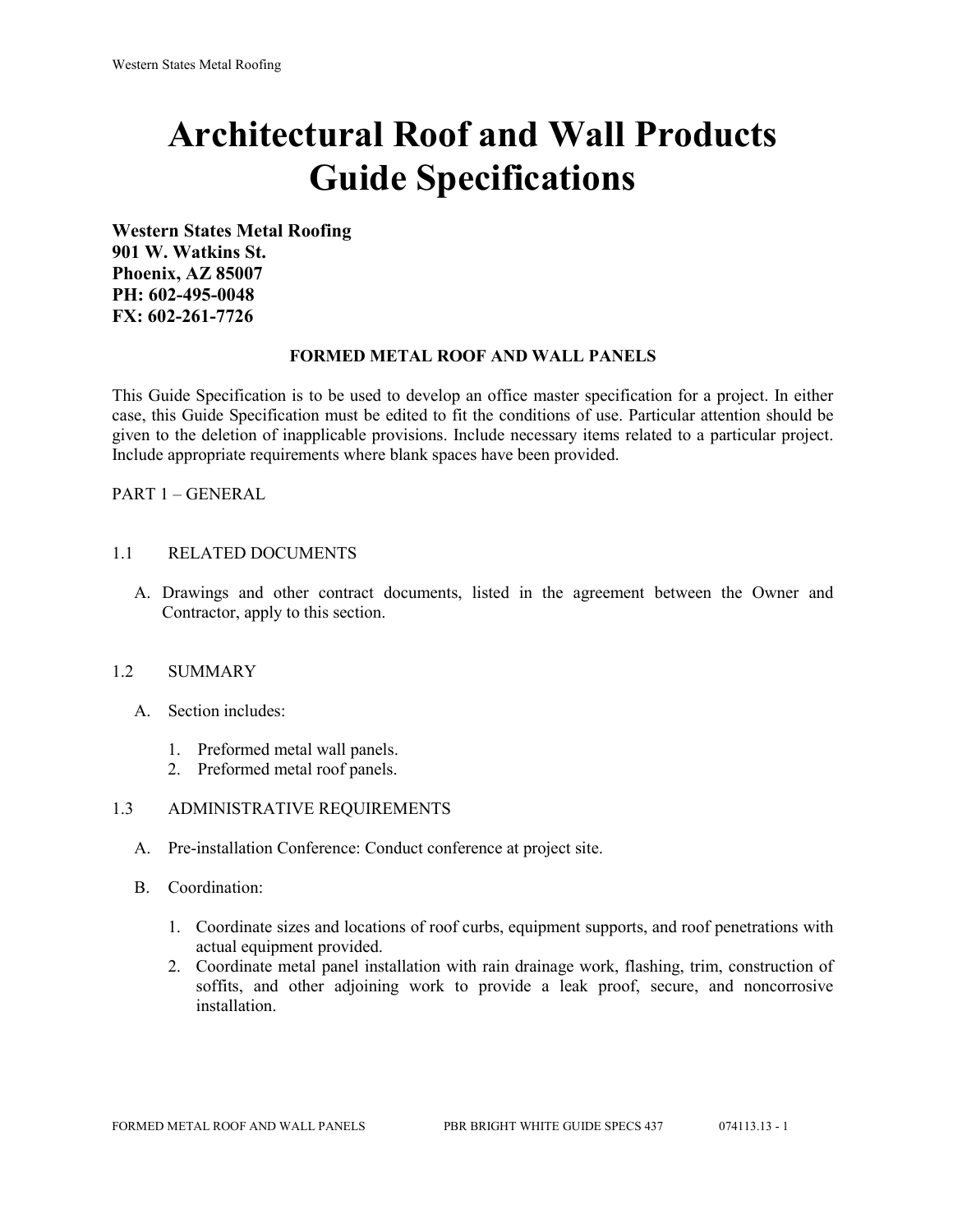## 1.4 SUBMITTALS

- A. Product Data:
	- 1. Include construction details, material descriptions, dimensions of individual components and profiles and finishes for each type of panel and accessory.
- B. Shop Drawings:
	- 1. Include fabrication and installation layouts of metal panels; details of edge conditions, joints, panel profiles, corners, anchorages, attachment system, trim, flashings, closures, accessories and special details.
	- 2. Accessories: Include details of the flashing, trim, and anchorage systems, at a scale of not less than 1-1/2 inches per 12 inches.
- C. Samples:
	- 1. Metal Panels: 12 inches long by actual panel width. Include fasteners, closures, and other metal panel accessories.
- D. Qualification Data: For Installer.
- E. Product Test Reports: For each product, for tests performed by a qualified testing agency.
- F. Filed quality control reports.
- G. Sample Warranties: For special warranties.
- 1.5 QUALITY ASSURANCE
	- A. Installer Qualifications: An entity that employs installers and supervisors who have a minimum of 3 years' experience in the installation of metal roof / wall panels.
	- B. Mockups: Build mockup; to verify selections made under sample submittals and to demonstrate aesthetic effects and set quality standards for fabrication and installation.
- 1.6 DELIVERY, STORAGE AND HANDLING
	- A. Deliver components, metal panels and other manufactured items so as not to be damaged or deformed. Package metal panels for protection during transportation and handling.
	- B. Store metal panels in a manner to prevent bending, warping, twisting and surface damage.
	- C. Stack metal panels horizontally on platforms or pallets, covered with suitable weather tight and ventilated covering. Store metal panels to ensure dryness with positive slope for drainage of water. Do not store metal panels in contact with other materials that might cause staining, denting or other surface damage.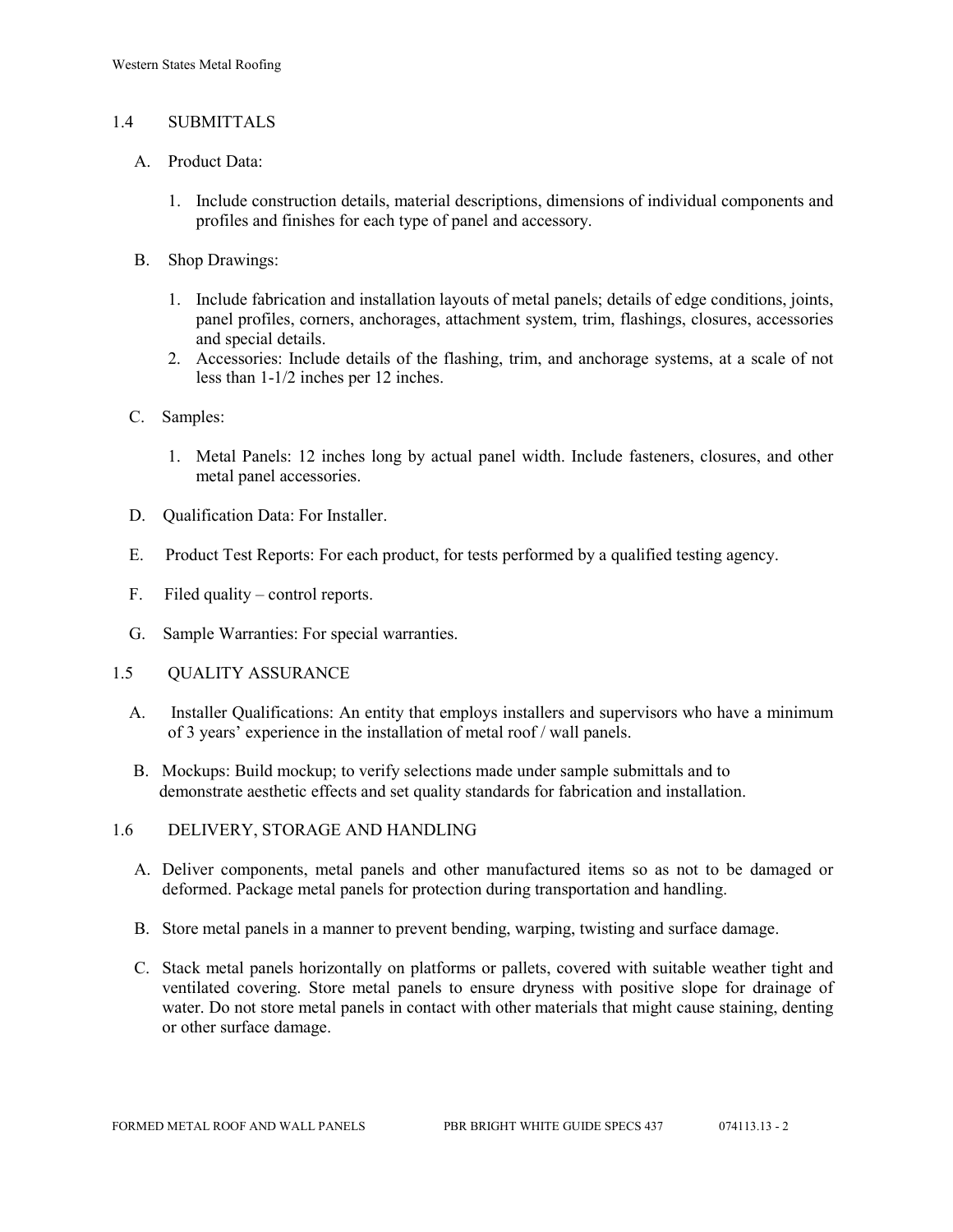D. Retain strippable protective covering on metal panels during installation.

### 1.7 FIELD CONDITIONS

A. Weather Limitations: Proceed with installation only when existing and forecasted weather conditions permit assembly of metal panels to be performed according to manufacturers' written instructions and warranty requirements.

### 1.8 WARRANTY

- A. MANUFACTURER'S PRODUCT WARRANTY
	- 1. Manufacturer's standard coating performance warranty, as available for specified installation and environmental conditions. (Contact a WSMR Representative to determine actual warranty criteria)

## B. CONTRACTORS WARRANTY

1. Warrant panels, flashings, sealants, fasteners, and accessories against defective materials and/ or workmanship, to remain watertight and weatherproof with normal usage for two (2) years following Project Substantial Completion date.

## PART 2 – PRODUCTS

#### 2.1 MANUFACTURER

 A. Western States Decking, Inc., DBA - Western States Metal Roofing, 901 W. Watkins St., Phoenix, AZ 85007; Phone: (877) 787-5467; Fax: (602) 261-7726

Email: [sales@metalforroofing.com](mailto:sales@metalforroofing.com) Website: www.metalforroofing.com

B. Substitutions: In accordance with contract documents.

#### 2.2 METAL ROOF PANELS

A. PBR Panel; Exposed Fastener Metal Panels: metal panel consisting of formed metal sheet with trapezoidal major ribs with intermediate stiffening ribs symmetrically placed between major ribs, installed by lapping edges of adjacent panels.

1. Metal Panel Designation: PBR Panel

2. Metallic- Coated Steel Sheet: Aluminum- zinc alloy- coated steel sheet minimum (Zincalume® or Galvalume®) complying with ASTM A 792/ A 792M, Class AZ50 coating designation; structural quality.

a. Nominal Thickness: [24 Gauge], [26 Gauge]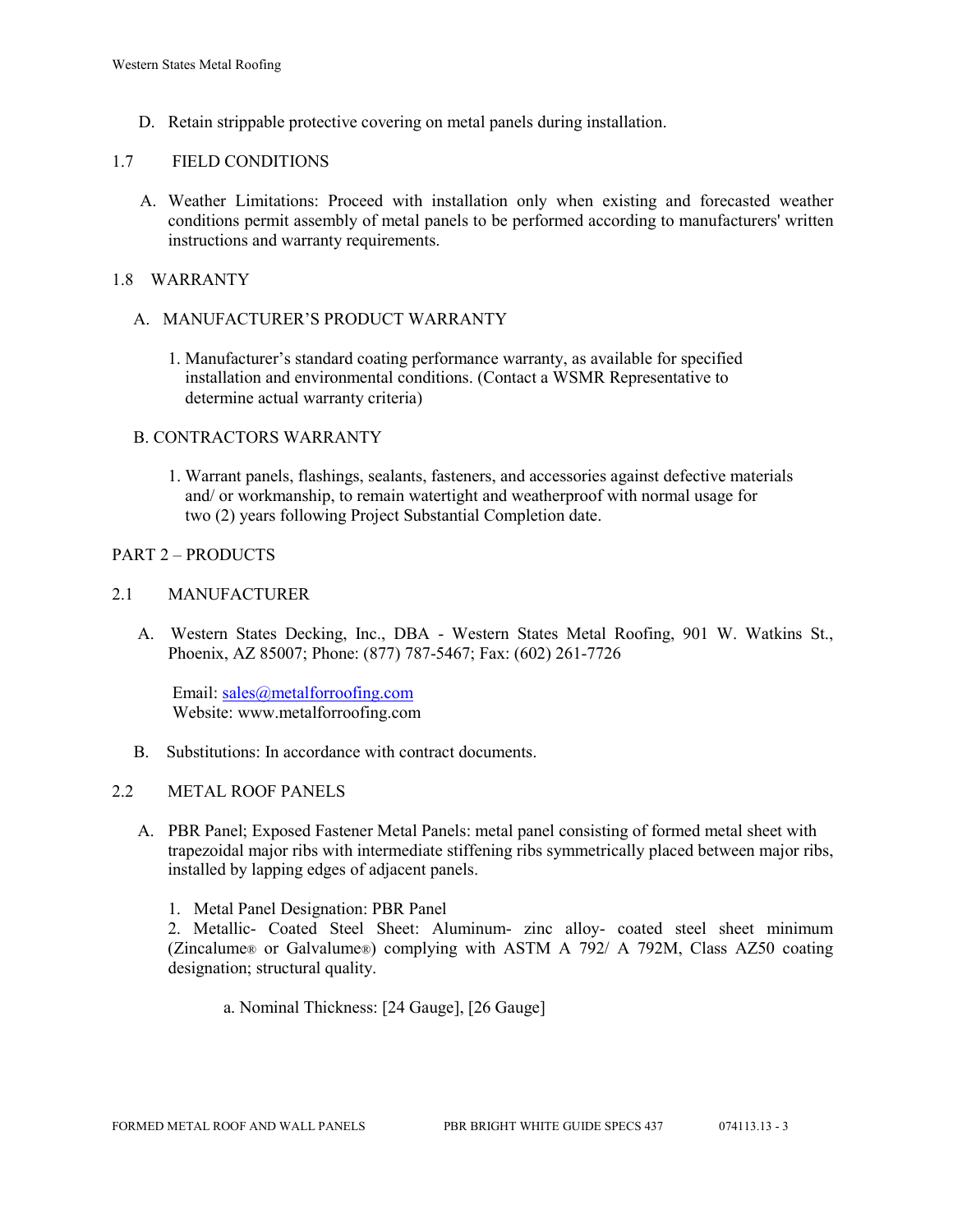b. Exterior Finish Available In: Cool Tech ® - SMP (Siliconized Modified Polyester)

#### i. Bright White

- 3. Grade of Steel:
	- a. 26 Gauge Grade 80
	- b. 24 Gauge Grade 50
- 4. Major- Rib Spacing: 12 inches on center
- 5. Panel Coverage: 36 inches
- 6. Panel Height: 1.25 inches

## 2.3 ACCESSORIES

- A. Self-Adhering, High- Temperature Underlayment: Provide self-adhering, cold applied, sheet underlayment, a minimum of 30 mils thick, specifically designed to withstand high metal temperatures beneath metal roofing. Provide primer when recommended by underlayment manufacturer.
	- 1. Thermal Stability: Stable after testing at 220 deg F; ASTM D 1970.
	- 2. Low- Temperature Flexibility: Passes after testing at minus 20 deg F; ASTM D 1970.
- B. Miscellaneous Metal Sub framing and Furring: ASTM C 645; cold formed, metallic- coated steel sheet, ASTM A 653/ A 653M, G90 coating designation or ASTM A 792/ A 792M, Class AZ55 aluminum- zinc alloy coating designation unless otherwise indicated. Provide manufacture's standard sections as required for support and alignment of metal panel system.
- C. Panel accessories: Provide components required for a complete, weather tight panel system including trim, clips, flashings, sealants, gaskets, fillers, closure strips, and similar items. Match material and finish of metal panels unless otherwise indicated.
	- 1. Closures: Provide closures at eaves and ridges, fabricated of same metal as metal panels.
	- 2. Backing Plates; Provide metal backing plates at panel end splices, fabricated from material recommended by manufacturer.
	- 3. Closure Strips: Closed-cell, expanded, cellular, rubber or cross linked, polyolefin-foam or closed-cell laminated polyethylene; minimum I -inch-thick, flexible closure strips; cut or pre-molded to match metal panel profile. Provide closure strips where indicated or necessary to ensure weather tight construction.
- D. Flashing and Trim: Provide flashing and trim formed from same material as metal panels as required to seal against weather and to provide finished appearance. Finish flashing and trim with same finish systems adjacent metal panels.
- E. Panel Fasteners: Self-tapping screws designed to withstand design loads. Provide EPDM or PVC sealing washers for exposed fasteners.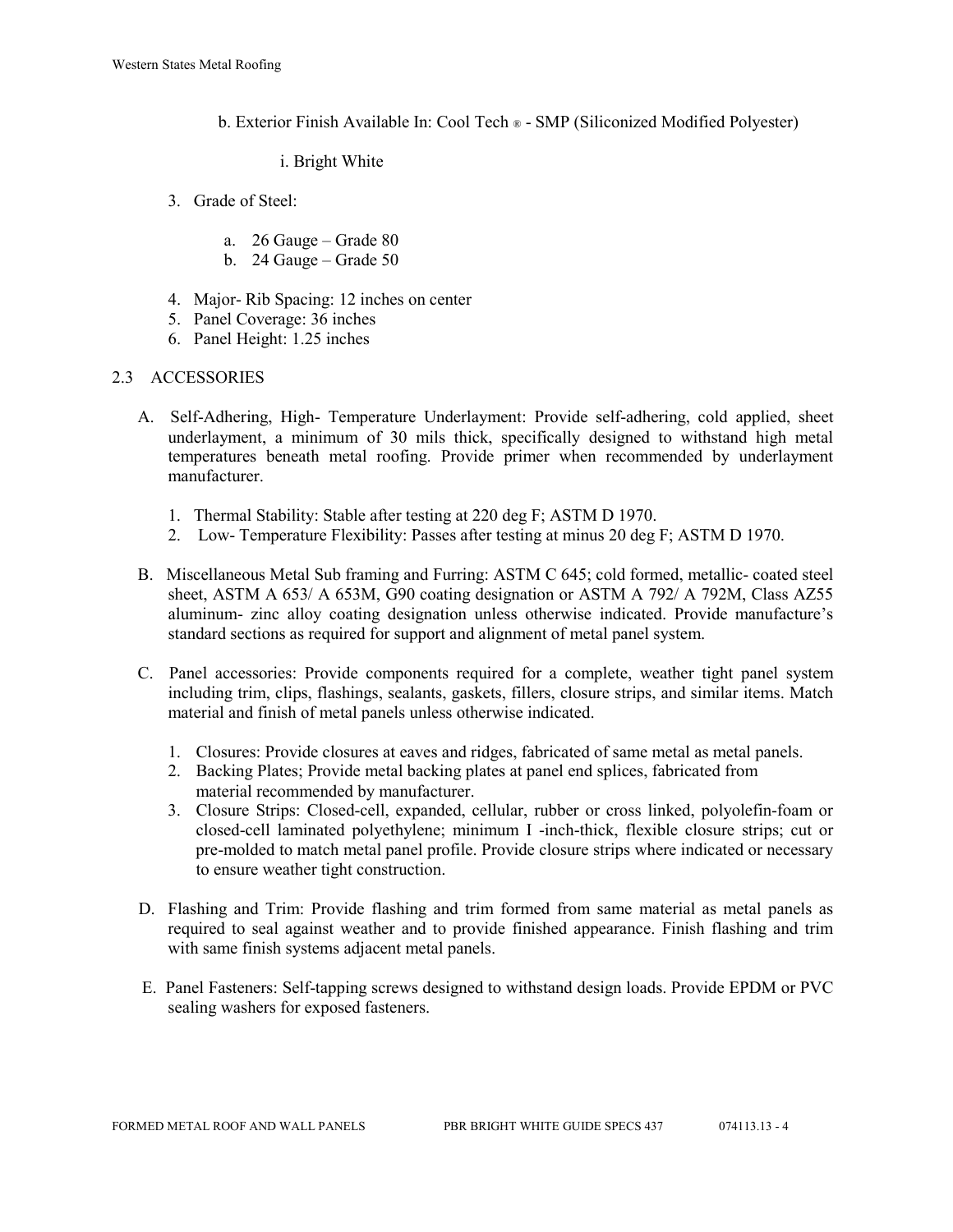- F. Panel Sealants: Provide sealant type recommended by manufacturers that are compatible with panel materials, are non-staining and do not damage panel finish.
- G. Metal Protection: When dissimilar metals contact each other or corrosive substrates, protect against galvanic.

## 2.4 FABRICATION

- A. General: Fabricate and finish metal panels and accessories at the factory, by manufacturers Standard procedures and processes, as necessary to fulfill indicated performance requirements demonstrated by laboratory testing. Comply with indicated profiles and with dimensional and structural requirements.
- B. Provide panel profile, including major ribs and intermediate stiffening ribs, if any, for full length of panel.
- C. Sheet Metal Flashing and Trim: Fabricate flashing and trim to comply with manufacturer's recommendations and recommendation in SMACNA's "Architectural Sheet Metal Manual" that apply to design, dimensions, metal, and other characteristics of item indicated.

## 2.5 FINISHES

- A. Protect mechanical and painted finishes on exposed surfaces from damage by applying a strippable, temporary protective covering before shipping.
- B. Appearance of Finished Work: Variations in appearance of abutting or adjacent pieces are acceptable if they are within one- half of the range of approved Samples. Noticeable variations in same piece are unacceptable. Variations in appearance of other components are acceptable if they are within the range of approved Samples and are assembled or installed to minimize contrast.
- C. Steel Panels Finish:
	- 1. Exterior Finish: Western States Metal Roofing, Cool Tech ® SMP, Siliconized Modified Polyester two- coat system:  $0.20 - 0.3$  mil primer with  $0.7 - 0.8$  mil color coat, meeting solar reflectance index requirements.
	- 2. Interior Finish: Standard Poly backer finish consisting of 0.15 0.25 primer coat and a 0.25  $-0.35$  wash coat with a minimum total dry film thickness of  $0.4 - 0.5$  mil.

## PART 3- EXECUTION

#### 3.1 EXAMINATION

 A. Examine substrates, area, and conditions, with installer present, for compliance with requirements for installation tolerances, metal panel supports, and other conditions affecting performance of the work.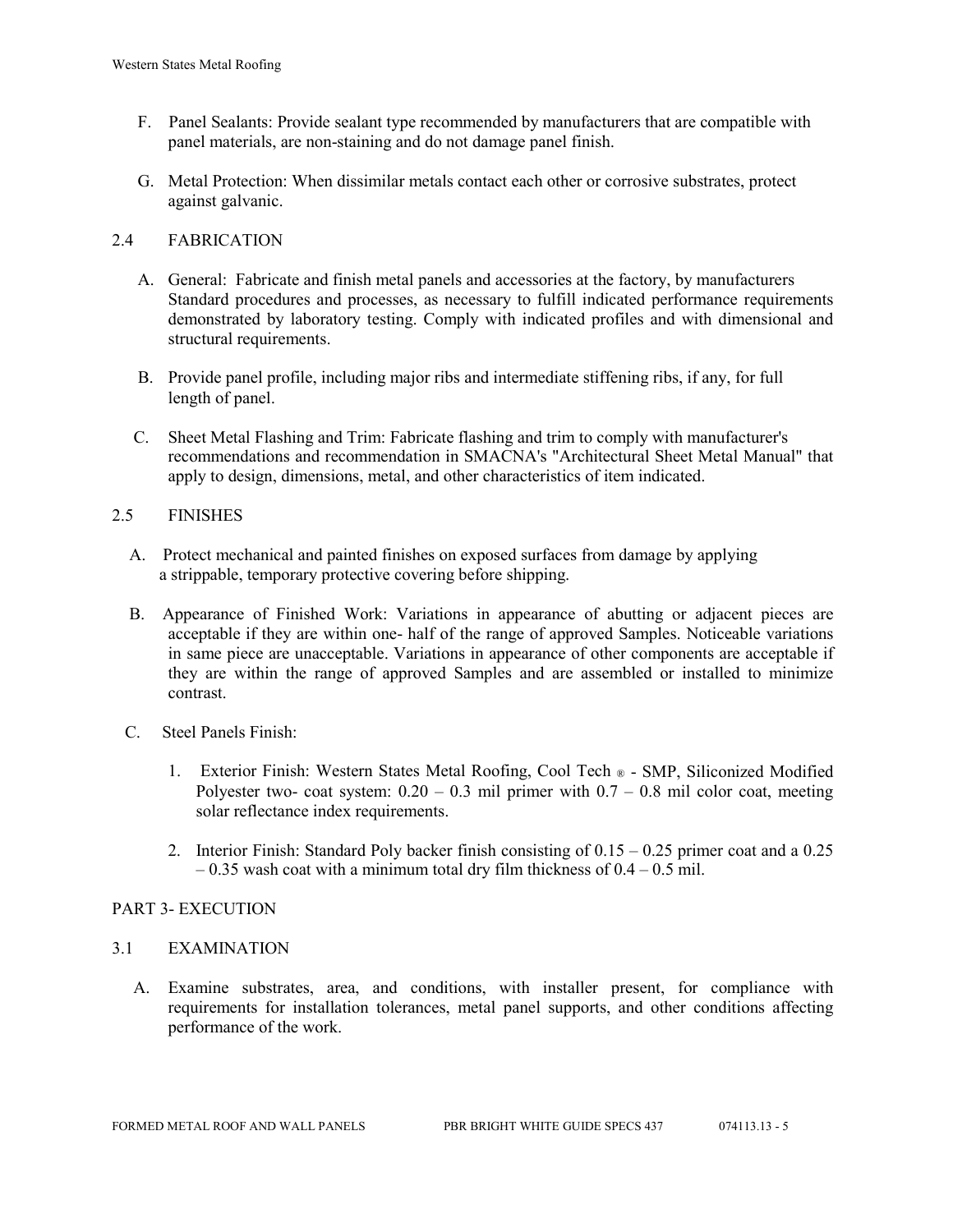- 1. Examine primary and secondary roof framing to verify that rafters, purlins, angles, channels, and other structural panel support members and anchorages have been installed within alignment tolerances required by metal roof panel manufacturer.
- 2. Examine solid roof sheathing to verify that sheathing joints are supported by framing or blocking and that installation is within flatness tolerances required by metal roof panel manufacture.
	- a. Verify that air or water-resistive barriers have been installed over sheathing or backing substrate to prevent air infiltration or water penetration.
- B. Examine roughing-in for components and systems penetrating metal panels to verify actual locations of penetrations relative to seam locations of metal panels before installation.
- C. Proceed with installation only after unsatisfactory conditions have been corrected.

## 3.2 PREPARATION

- A. Miscellaneous Supports: Install sub framing, furring and other miscellaneous panel support members and anchorage according to ASTM C 754 and metal panel manufacturer's written recommendations.
- 3.3 UNDERLAYMENT INSTALLATION
	- A. Self- Adhering Sheet Underlayment: Apply primer if required by manufacturer. Comply with temperature restrictions of underlayment manufacturer for installation. Apply at locations indicated on Drawings, wrinkle free, in shingle fashion to shed water, and with end laps of not less than 6 inches staggered 24 inches between courses. Overlap side edges not less than 3- ½ inches. Roll laps with roller. Cover underlayment within 14 days.
	- B. Felt Underlayment: Apply at locations indicated [below] [on drawings], in shingle fashion to shed water. And with lapped joints of not less than 2 inches.
		- 1. Apply over the entire roof surface.
		- 2. Apply on roof not covered by self- adhering sheet underlayment. Lap over edges of self adhering sheet underlayment not less than 3 inches, in shingle fashion to shed water.
	- C. Slip Sheet: Apply slip sheet over underlayment before installing metal roof panels.
	- D. Flashings: Install flashings to cover underlayment to comply with requirements specified in Section 076200 "Sheet Metal Flashing and Trim."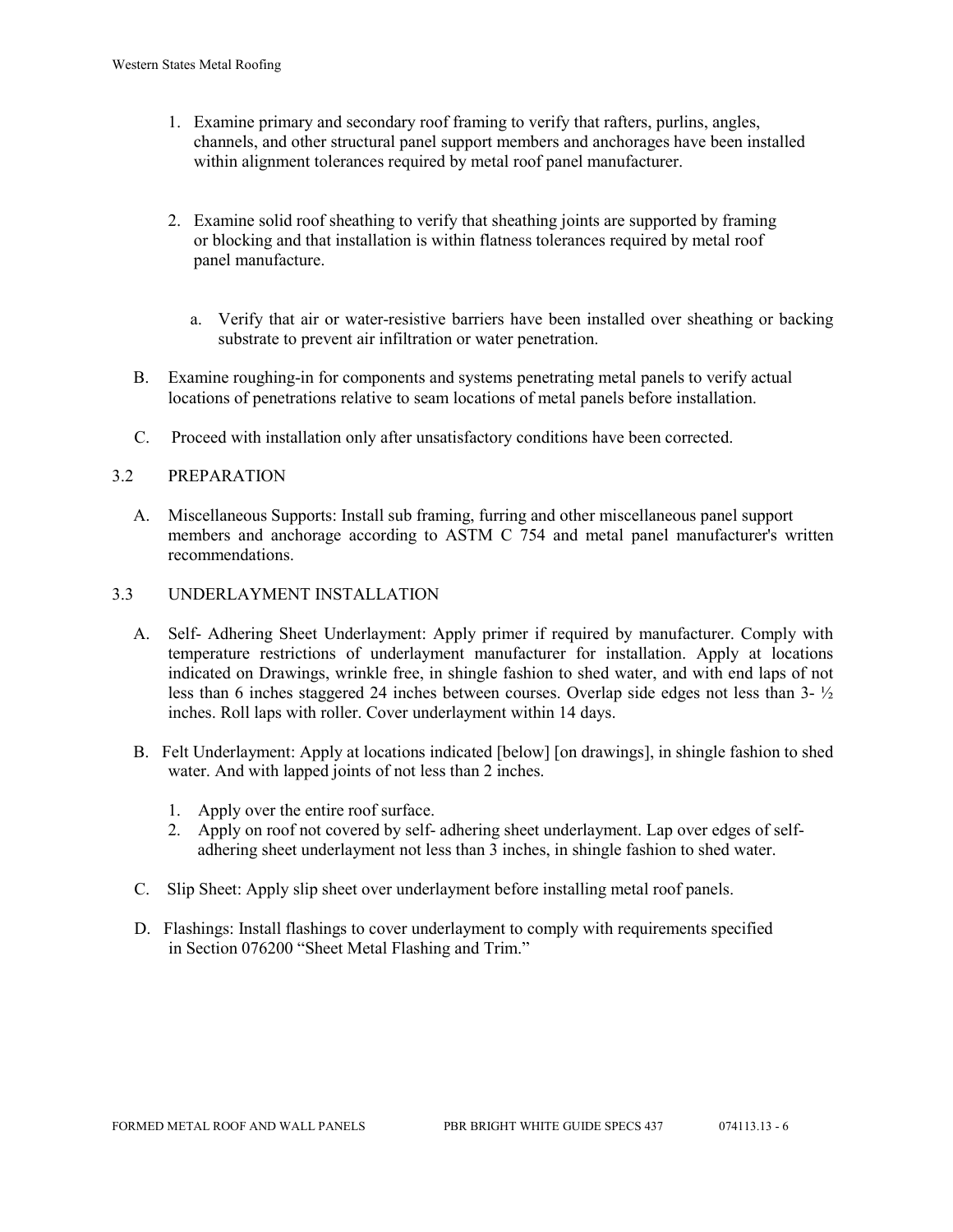## 3.4 METAL PANEL INSTALLATION

- A. General: Install metal panels according to manufacturer's written instructions in orientation, sizes, and locations indicated. Install panels perpendicular to supports unless otherwise indicated. Anchor metal panels and other components of the work securely in place, with provisions for thermal and structural movement.
	- 1. Shim or otherwise plumb substrates receiving metal panels.
	- 2. Flash and seal metal panels at perimeter of all openings. Fasten with self-tapping screws. do not begin installation until air or water- resistive barriers and flashings that are concealed by metal panels are installed.
	- 3. Install screw fasteners in predrilled holes.
	- 4. Locate and space fastenings in uniform vertical and horizontal alignment.
	- 5. Install flashing and trim as metal panel work proceeds.
	- 6. Locate panel splices over, but not attached to, structural supports. Stagger panel splices and end laps to avoid a four – panel lap splice condition.
	- 7. Align bottoms of metal panels and fasten with blind rivets, bolts, or self- tapping screws. Fasten flashings and trim around openings and similar elements with self-tapping screws.
	- 8. Provide weather tight escutcheons for pipe—and conduit- penetrating panels.
- B. Fasteners:
	- 1. Steel Panels: Use galvanized steel fasteners.
- C. Metal Protection: When dissimilar metals contact each other or corrosive substrates, protect against galvanic action.
- D. Lap-Seam Metal Panels: Fasten metal panels to supports with fasteners at each lapped joint at location and spacing recommended by manufacturer.
	- 1. Lap ribbed or fluted sheets one full rib. Apply panels and associated items true to line for neat and weather tight enclosure.
	- 2. Provide metal backed washers under heads of exposed fasteners bearing on weather side of metal panels.
	- 3. Locate and space exposed fasteners in uniform vertical and horizontal alignment. Use proper tools to obtain controlled uniform compression for positive seal without rupture of washer.
	- 4. Install screw fasteners with power tools having controlled torque adjusted to compress Washer tightly without damage to washer, screw threads or panels. Install screws in predrilled holes.
	- 5. Flash and seal pans with weather closures at perimeter of all openings.
- E. Accessory Installation: install accessories with positive anchorage to building and weather tight Mounting, and provide for thermal expansion. Coordinate installation with flashings and other components.